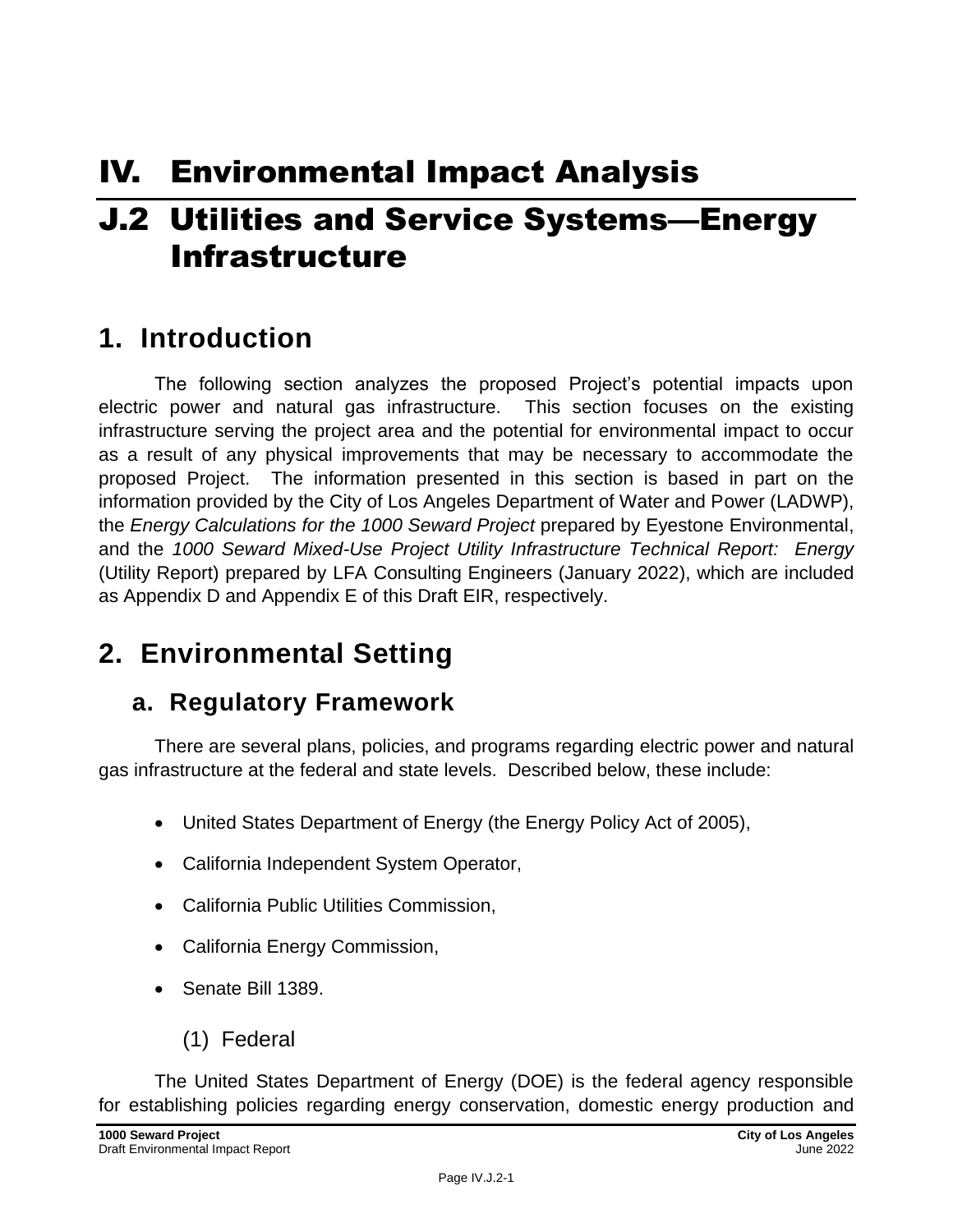infrastructure. The Federal Energy Regulatory Commission (FERC) is an independent federal agency, officially organized as part of the DOE, which is responsible for regulating interstate transmission of natural gas, oil and electricity, reliability of the electric grid and approving of construction of interstate natural gas pipelines and storage facilities. The Energy Policy Act of 2005 has also granted FERC with additional responsibilities of overseeing the reliability of the nation's electricity transmission grid and supplementing state transmission siting efforts in national interest electric transmission corridors.

FERC has authority to oversee mandatory reliability standards governing the nation's electricity grid. FERC has established rules on certification of an Electric Reliability Organization (ERO) which establishes, approves and enforces mandatory electricity reliability standards. The North American Electric Reliability Corporation (NERC) has been certified as the nation's ERO by FERC to enforce reliability standards in all interconnected jurisdictions in North America. Although FERC regulates the bulk energy transmission and reliability throughout the United States, the areas outside of FERC's jurisdictional responsibility include state level regulations and retail electricity and natural gas sales to consumers which falls under the jurisdiction of state regulatory agencies.

### (2) State

California energy infrastructure policy is governed by three institutions: the California Independent System Operator (California ISO), the California Public Utilities Commission (CPUC), and the California Energy Commission (CEC). These three agencies share similar goals, but have different roles and responsibilities in managing the State's energy needs. The majority of state regulations with respect to electricity and natural gas pertain to energy conservation. For a discussion of these regulations, refer to Section VI.C, Energy, of this Draft EIR. There are, however, regulations pertaining to infrastructure. These are discussed further below.

### *(a) California Independent System Operator*

The California ISO is an independent public benefit corporation responsible for operating California's long-distance electric transmission lines. The California ISO is led by a five-member board appointment by the Governor and is also regulated by FERC. While transmission owners and private electric utilities own their lines, the California ISO operates the transmission system independently to ensure that electricity flows comply with federal operational standards. The California ISO analyzes current and future electrical demand and plans for any needed expansion or upgrade of the electric transmission system.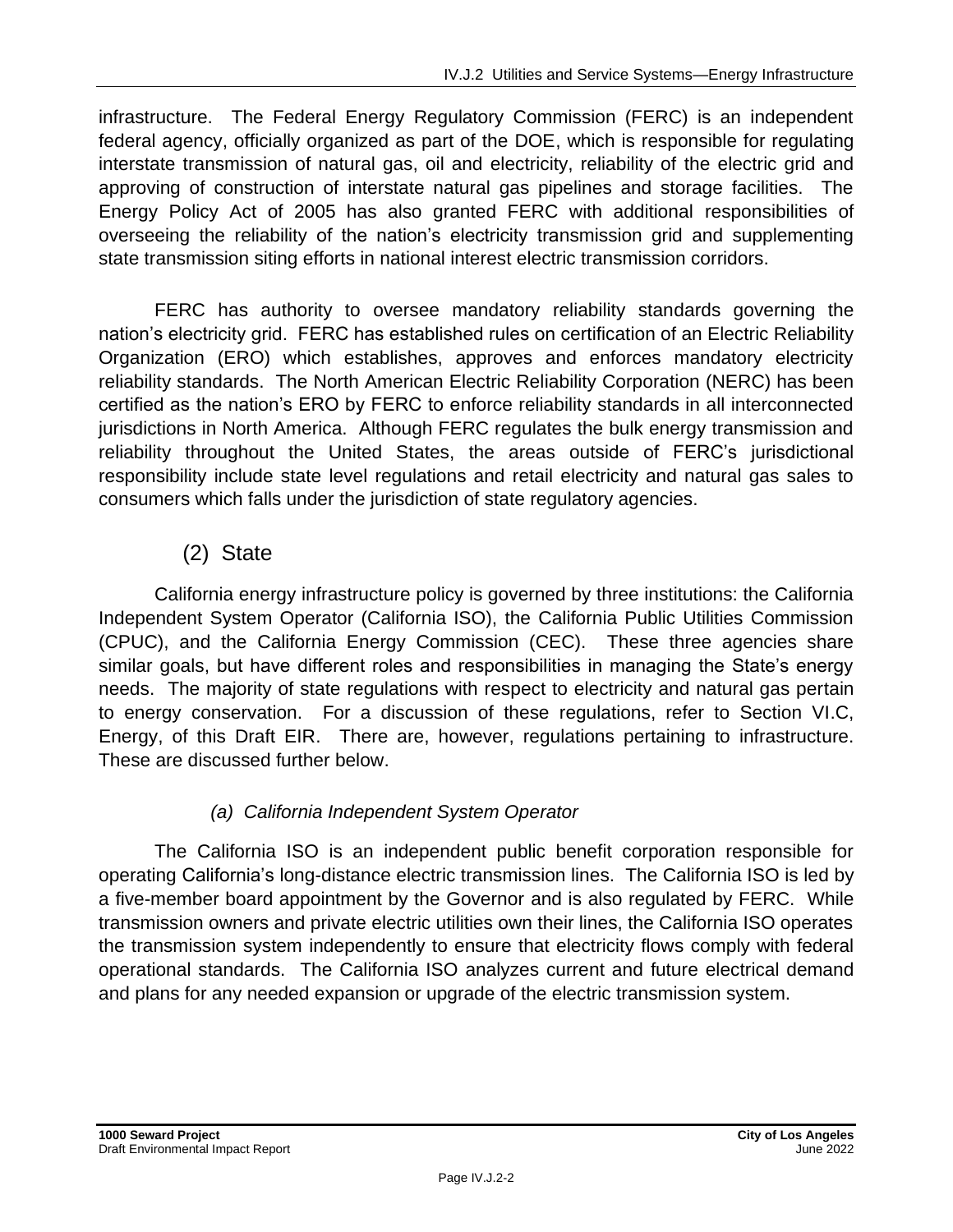#### *(b) California Public Utilities Commission*

The CPUC establishes policies and rules for electricity and natural gas rates provided by private utilities in California such as Southern California Edison (SCE) and Southern California Gas Company (SoCalGas). Publicly owned utilities such as LADWP do not fall under the CPUC's jurisdiction.

The CPUC is overseen by five commissioners appointed by the Governor and confirmed by the state Senate. The CPUC's responsibilities include regulating electric power procurement and generation, infrastructure oversight for electric transmission lines and natural gas pipelines and permitting of electrical transmission and substation facilities.

### *(c) California Energy Commission*

The CEC is a planning agency which provides guidance on setting the state's energy policy. Responsibilities include forecasting electricity and natural gas demand, promoting and setting energy efficiency standards throughout the state, developing renewable energy resources and permitting thermal power plants 50 megawatts and larger. The CEC also has specific regulatory authority over publicly owned utilities to certify, monitor and verify eligible renewable energy resources procured.

#### *(d) Senate Bill 1389*

Senate Bill (SB) 1389 (Public Resources Code Sections 25300–25323), adopted in 2002, requires the development of an integrated plan for electricity, natural gas, and transportation fuels. Under the bill, the CEC must adopt and transmit to the Governor and Legislature an Integrated Energy Policy Report every two years. In 2018, the CEC decided to write the Integrated Energy Policy Report in two volumes. Volume I, which was published on August 1, 2018, highlights the implementation of California's innovative polices and the role they have played in moving toward a clean energy economy. Volume II, which was adopted in February 2019, identifies several key energy issues and actions to address these issues and ensure the reliability of energy resources.<sup>1</sup>

# **b. Existing Conditions**

### (1) Electricity

LADWP provides electrical service throughout the City of Los Angeles and many areas of the Owens Valley, serving approximately 4 million people within a service area of

*<sup>1</sup> California Energy Commission, 2018 Integrated Energy Policy Report Update, Volume II, February 2019.*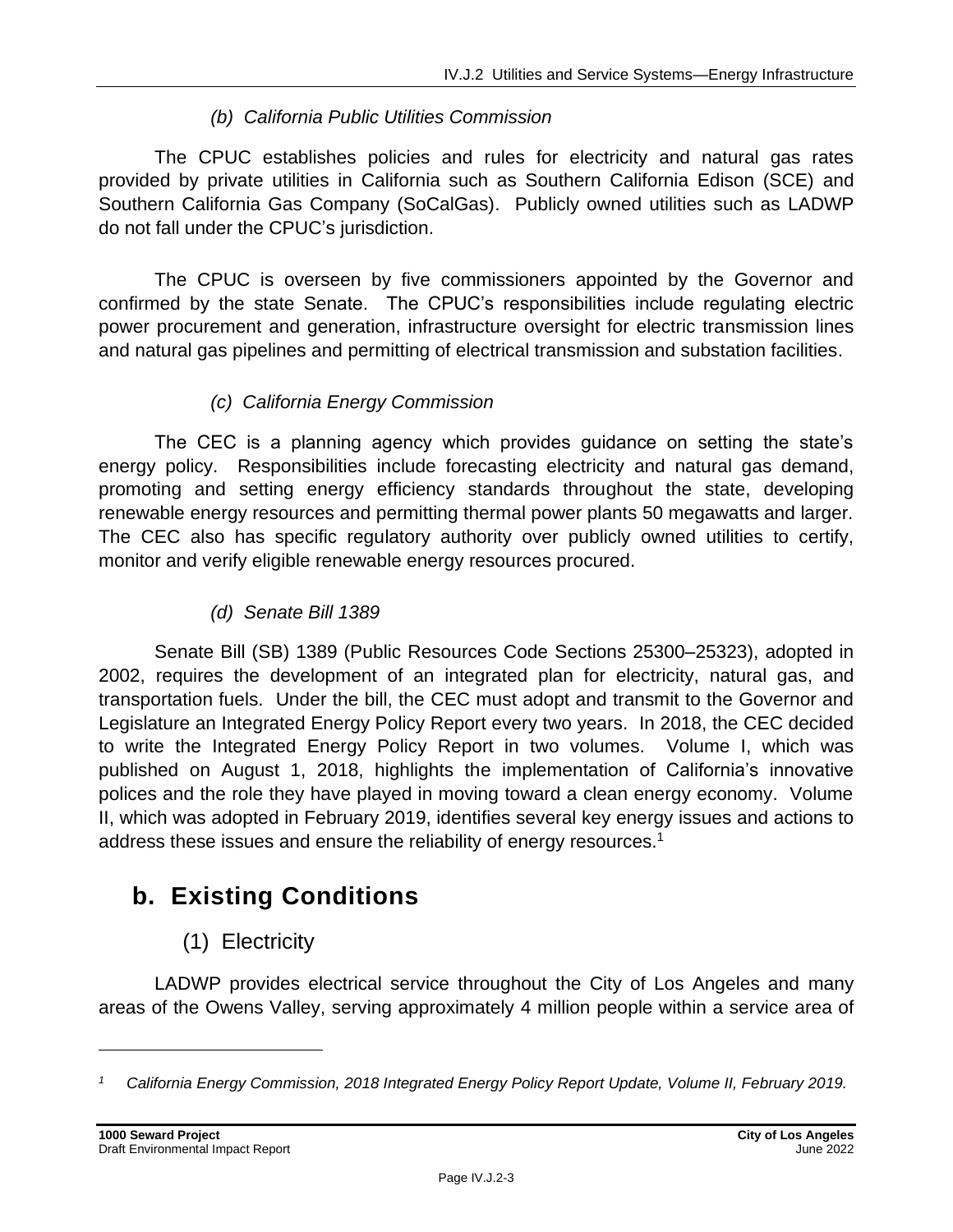approximately 465 square miles, excluding the Owens Valley. Electrical service provided by the LADWP is divided into two planning districts: Valley and Metropolitan. The Valley Planning District includes the LADWP service area north of Mulholland Drive, and the Metropolitan Planning District includes the LADWP service area south of Mulholland Drive. The Project Site is located within LADWP's Metropolitan Planning District.

LADWP generates power from a variety of energy sources, including hydropower, coal, gas, nuclear sources, and renewable resources, such as wind, solar, and geothermal sources. According to LADWP's 2017 Power Strategic Long-Term Resources Plan, LADWP has a net dependable generation capacity greater of  $7,880$  MW.<sup>2</sup> In 2017, the LADWP power system experienced an instantaneous peak demand of 6,432 MW.<sup>3</sup> Approximately 37 percent of LADWP's 2020 electricity purchases were from renewable sources, which is greater than the 33 percent statewide percentage of electricity purchases from renewable sources. 4

LADWP supplies electrical power to the Project Site from electrical service lines located in the Project vicinity. Existing electricity usage was estimated based on the same methodology contained in the greenhouse gas (GHG) analysis included in Section IV.D, Greenhouse Gas Emissions, of this Draft EIR (California Emissions Estimator Model [CalEEMod] Version 2020.4.0). It is estimated that existing uses on the Project Site currently consume approximately 250,598 kWh of electricity per year.<sup>5</sup>

### (2) Natural Gas

Natural gas is provided to the Project Site by SoCalGas. SoCalGas is the principal distributor of natural gas in Southern California, serving residential, commercial, and industrial markets. SoCalGas serves approximately 21.8 million customers in more than 500 communities encompassing approximately 24,000 square miles throughout Central and Southern California, from the City of Visalia to the Mexican border.<sup>6</sup>

SoCalGas receives gas supplies from several sedimentary basins in the western United States and Canada, including supply basins located in New Mexico (San Juan

*<sup>2</sup> LADWP, 2017 Power Strategic Long-Term Resources Plan.*

*<sup>3</sup> LADWP, 2017 Retail Electric Sales and Demand Forecast, p. 6.*

*<sup>4</sup> LADWP, 2020 Power Content Label.*

*<sup>5</sup> Eyestone Environmental, Energy Calculations for the 1000 Seward Project. See Appendix D of this Draft EIR.*

*<sup>6</sup> SoCalGas, Company Profile, www.socalgas.com/about-us/company-profile, accessed September 11, 2020.*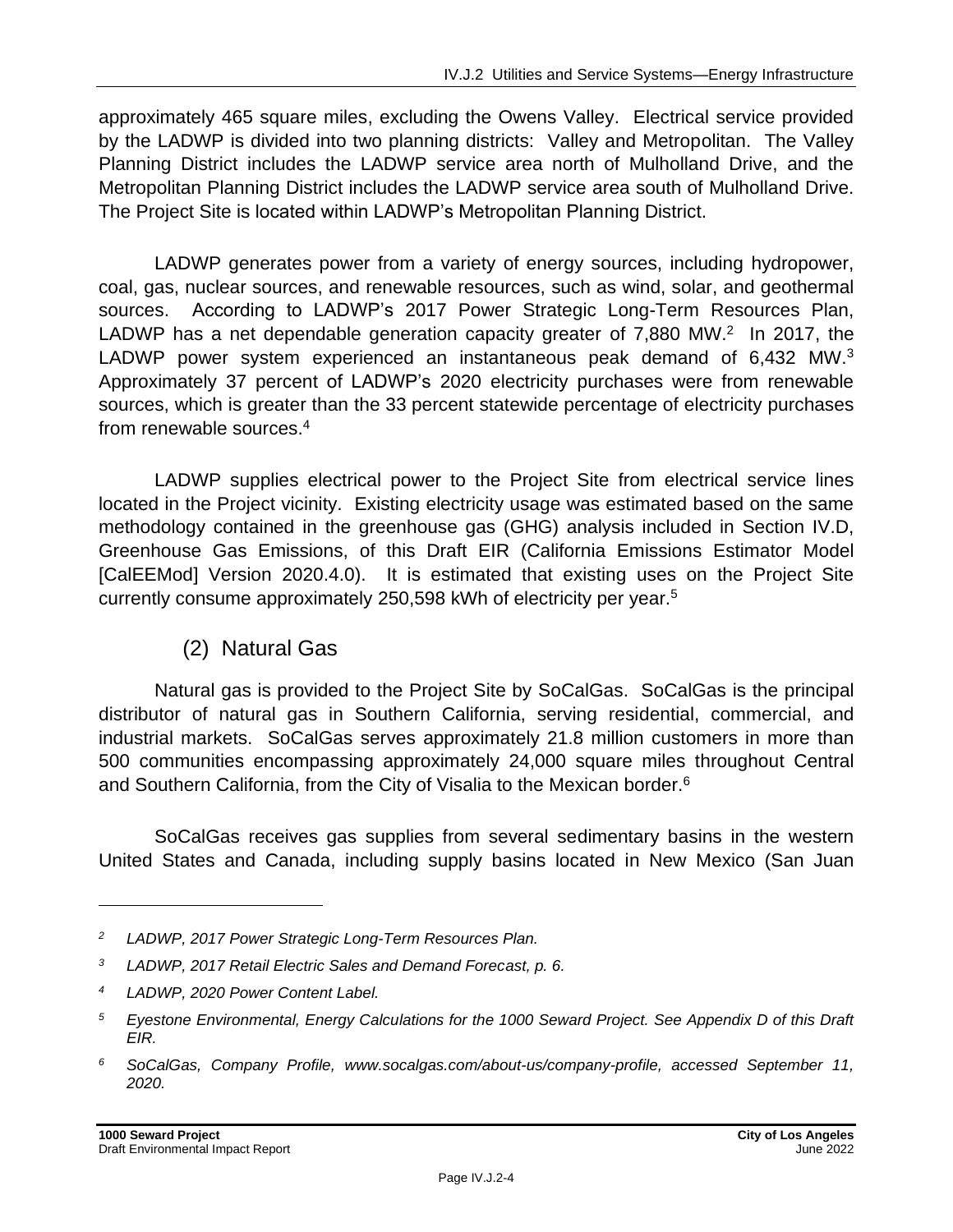Basin), West Texas (Permian Basin), the Rocky Mountains, and Western Canada, as well as local California supplies.<sup>7</sup> The traditional, southwestern United States sources of natural gas will continue to supply most of SoCalGas' natural gas demand. The Rocky Mountain supply is available but is used as an alternative supplementary supply source, and the use of Canadian sources provide only a small share of SoCalGas supplies due to the high cost of transport.<sup>8</sup> Gas supply available to SoCalGas from California sources averaged 97 million cf per day in 2019 (the most recent year for which data are available).<sup>9</sup>

SoCalGas supplies natural gas to the Project Site from natural gas service lines located in the Project vicinity. It is estimated that existing uses on the Project Site currently consume approximately 642,485 cf of natural gas per year. $^{10}$ 

# **3. Project Impacts**

This analysis addresses the Project's potential impacts on electricity and natural gas infrastructure. The Project's estimated energy consumption was calculated using CalEEMod Version 2020.4.0.

# **a. Thresholds of Significance**

In accordance with Appendix G to the State CEQA Guidelines, the Project would have a significant impact related to energy infrastructure if it would:

#### *Threshold (a): Require or result in the relocation or construction of new or expanded water, wastewater treatment, or storm water drainage, electric power, natural gas, or telecommunications facilities, the construction or relocation of which could cause significant environmental effects. 11*

In assessing impacts related to energy infrastructure in this section, the City used Threshold (a) from Appendix G as the threshold of significance. The factors and

*<sup>7</sup> California Gas and Electric Utilities, 2020 California Gas Report, p. 111.*

*<sup>8</sup> California Gas and Electric Utilities, 2020 California Gas Report, p. 111.*

*<sup>9</sup> California Gas and Electric Utilities, 2020 California Gas Report, p. 111.*

*<sup>10</sup> Eyestone Environmental, Energy Calculations for the 1000 Seward Project. See Appendix D of this Draft EIR.*

*<sup>11</sup> Refer to the Project's Initial Study (Appendix A of this Draft EIR) for a discussion of stormwater, wastewater, and telecommunications facility impacts and Section IV.J.1, Utilities and Service Systems— Water Supply and Infrastructure, of this Draft EIR for a discussion of water infrastructure.*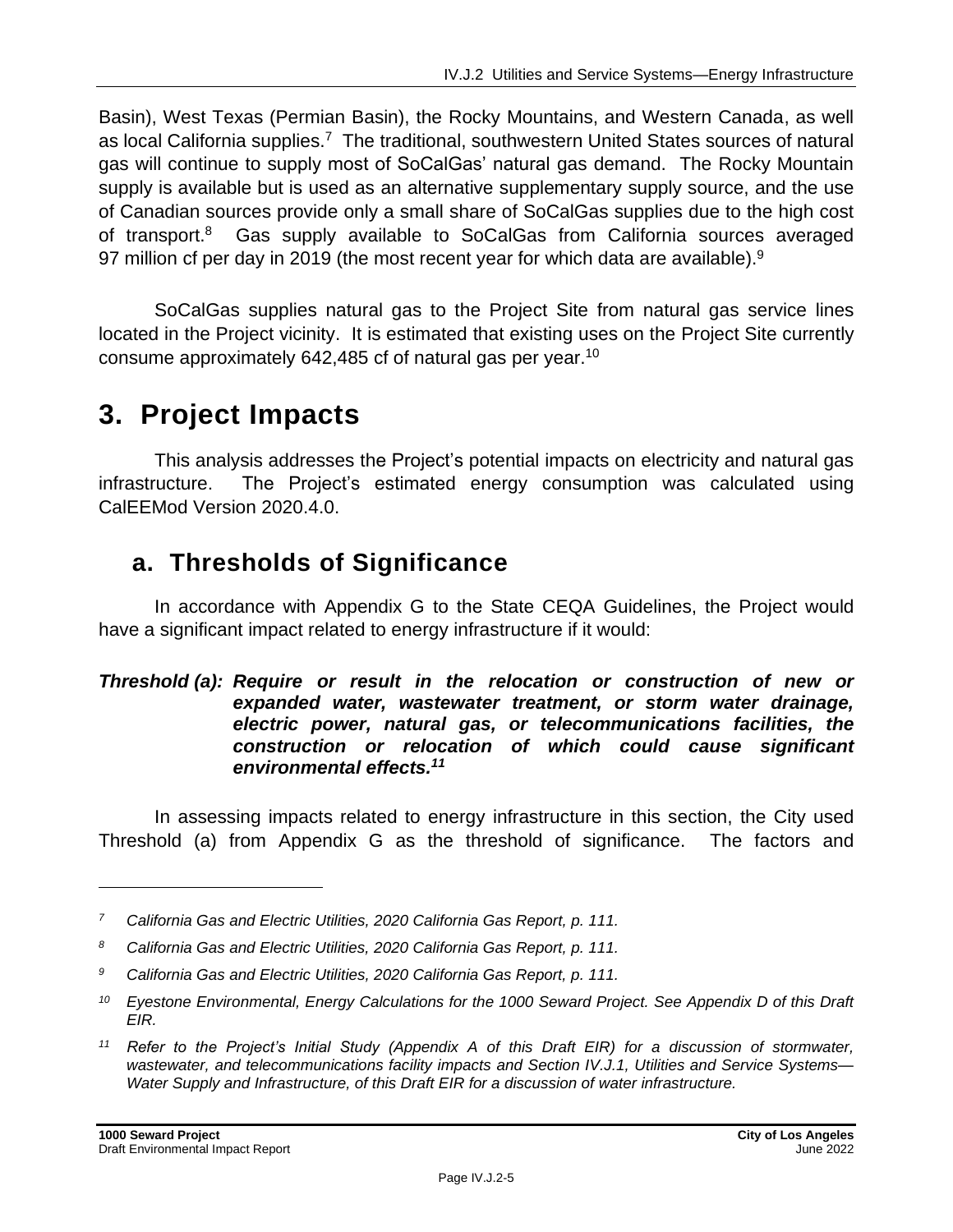considerations identified below from the *L.A. CEQA Thresholds Guide* were used where applicable and relevant to assist in analyzing the Appendix G significance threshold.

The *L.A. CEQA Thresholds Guide* identifies the following criterion to evaluate impacts to energy infrastructure:

- Would the project result in the need for new (offsite) energy supply facilities, or major capacity enhancing alterations to existing facilities?
- Whether and when the needed infrastructure was anticipated by adopted plans?

# **b. Methodology**

This analysis evaluates the potential impact of the Project on existing energy infrastructure by comparing the estimated Project energy demand with the available capacity. Will-serve letters from LADWP and SoCalGas included in Appendix E of this Draft EIR demonstrate the availability of sufficient energy resources to supply the Project's demand.

Project energy usage, including electricity and natural gas, was calculated using CalEEMod Version 2020.4.0. During Project construction, energy would be consumed in the form of electricity associated with the conveyance of water used for dust control (including supply and conveyance) and, on a limited basis, powering lights, electronic equipment, or other construction activities necessitating electrical power. Construction activities typically do not involve the consumption of natural gas. During Project operation, energy consumption would include electricity and natural gas from uses such as heating/ventilation/air conditioning (HVAC); water heating, cooking, lighting, and use of electronics/appliances. Additional details regarding Project energy usage are provided in Section IV.C, Energy, and Appendix D of this Draft EIR.

The Project's estimated energy demands were also analyzed relative to LADWP's and SoCalGas' existing and planned energy supplies in 2025 (i.e., the Project's buildout year) to determine if these two energy utility companies would be able to meet the Project's energy demands. Finally, the capacity of local infrastructure to accommodate the Project's estimated electricity and natural gas demand was assessed based on the Energy Utility Report, included as Appendix E of this Draft EIR.

# **c. Project Design Features**

No specific project design features are proposed with regard to energy infrastructure. However, the Project includes project design features designed to improve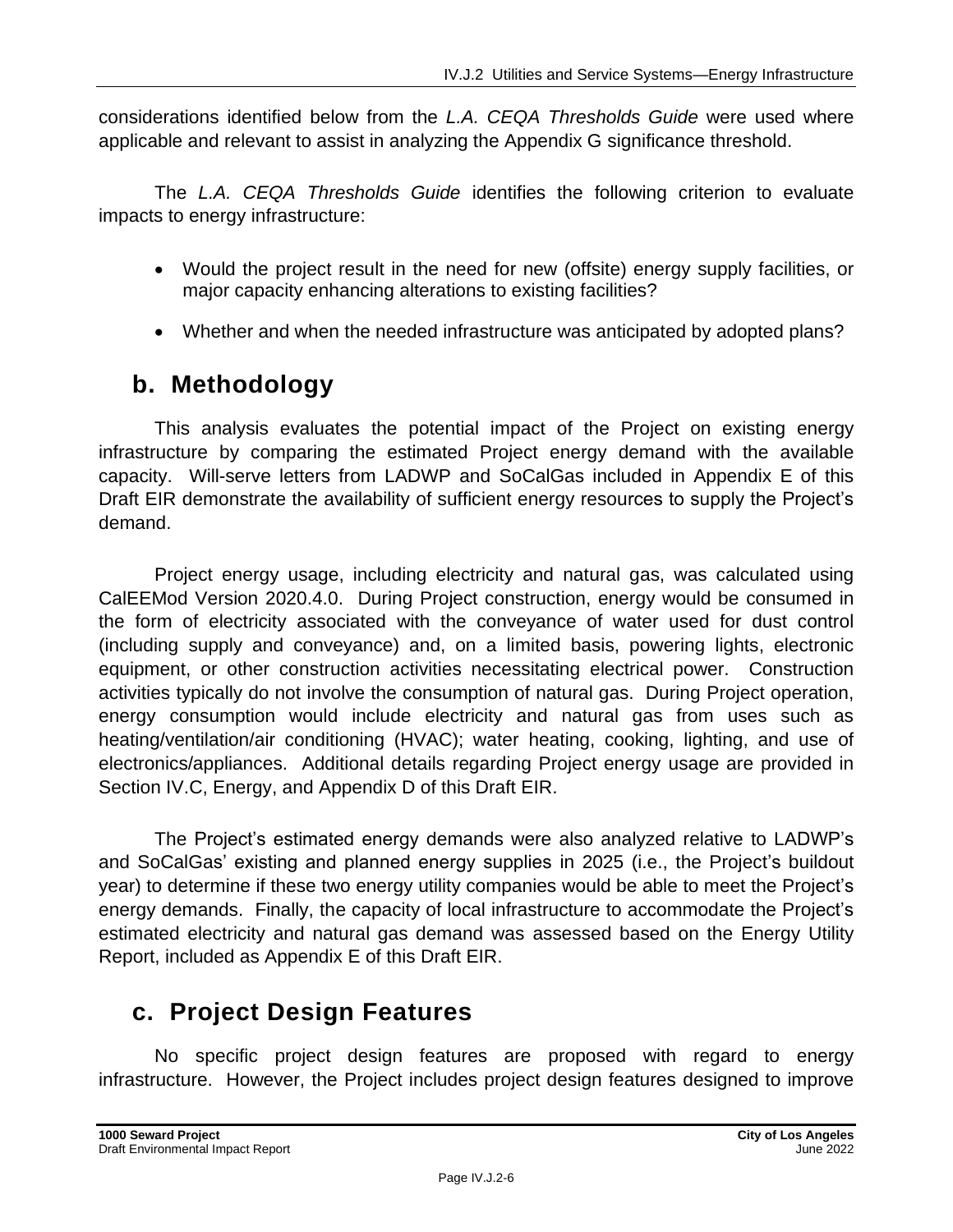energy efficiency, as set forth in Section IV.D, Greenhouse Gas Emissions, of this Draft EIR.

## **d. Analysis of Project Impacts**

- *Threshold (a): Would the Project require or result in the relocation or construction of new or expanded water, wastewater treatment, or storm water drainage, electric power, natural gas, or telecommunications facilities, the construction or relocation of which could cause significant environmental effects?<sup>12</sup>*
	- (1) Impact Analysis
		- *(a) Construction*
			- *(i) Electricity*

As discussed above, construction activities at the Project Site would require minor quantities of electricity for lighting, power tools and other support equipment. Heavy construction equipment would be powered with diesel fuel. During Project construction activities, electricity usage represents two percent of the estimated net annual Project operational demand, which as described below, LADWP's existing electrical infrastructure currently has enough capacity to provide service for construction activities. Moreover, construction electricity usage would be substantially lower than the current demand for electricity with respect to the existing on-site uses, so that the existing electrical infrastructure is sufficient to accommodate construction activity. Temporary power poles may be installed to provide electricity during Project construction. Existing off-site infrastructure would not have to be expanded or newly developed to provide electrical service to the project during construction or demolition.

With regard to existing electrical distribution lines, the Applicant would be required to coordinate electrical infrastructure removals or relocations with LADWP and comply with site-specific requirements set forth by LADWP, which would ensure that service disruptions and potential impacts associated with grading, construction, and development within LADWP easements are minimized. Project contractors would notify and coordinate with LADWP to identify the locations and depth of water mains and power lines and avoid disruption of electric and water service to other properties. As such, construction of the

*<sup>12</sup> Refer to the Project's Initial Study (Appendix A of this Draft EIR) for a discussion of stormwater, wastewater, and telecommunications facility impacts and Section IV.J.1, Utilities and Service Systems— Water Supply and Infrastructure, of this Draft EIR for a discussion of water infrastructure.*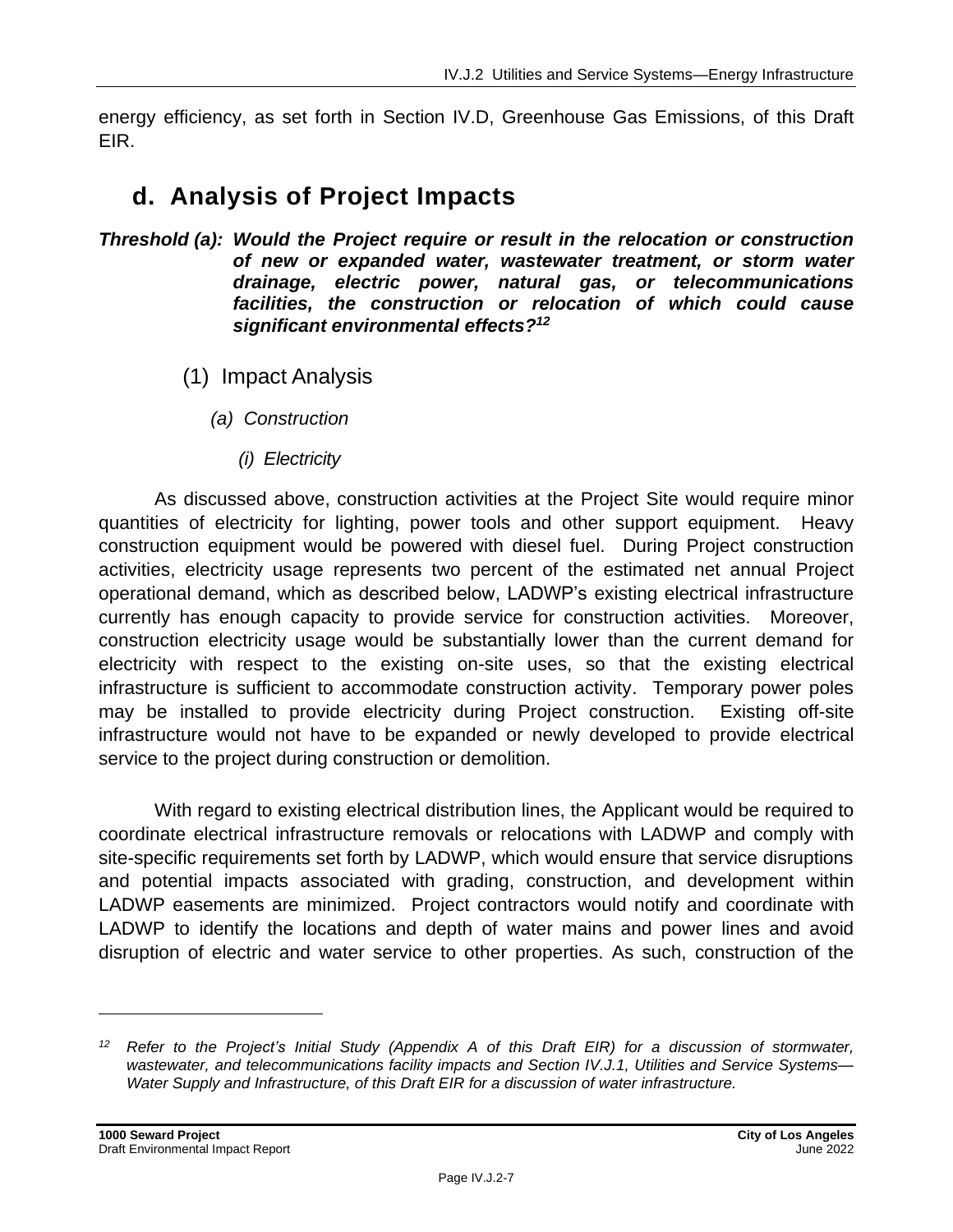Project is not anticipated to adversely affect the electrical infrastructure serving the surrounding uses or utility system capacity.

**Therefore, based on the above, construction of the Project would not result in an increase in demand for electricity that exceeds available supply or distribution infrastructure capabilities that could result in the construction of new energy facilities or expansion of existing facilities, the construction of which could cause significant environmental effects, and the Project's impact would therefore be less than significant.**

#### *(ii) Natural Gas*

Construction activities, including the construction of new buildings and facilities, typically do not involve the consumption of natural gas. Accordingly, natural gas would not be supplied to support Project construction activities; thus, there would be no demand generated by construction. However, the Project would involve installation of new natural gas connections to serve the Project Site. Since the Project Site is located in an area already served by existing natural gas infrastructure, it is anticipated that the Project would not require extensive off-site infrastructure improvements to serve the Project Site. Construction impacts associated with the installation of natural gas connections would not result in impacts as they are expected to be conducted consistent with the construction management plan requiring minimal construction work and confined to trenching in order to place the lines below surface. In addition, prior to ground disturbance, Project contractors would notify and coordinate with SoCalGas to identify the locations and depth of all existing gas lines and avoid disruption of gas service to other properties. **Therefore, construction of the Project would not result in an increase in demand for natural gas to affect available supply or distribution infrastructure capabilities and would not result in the relocation or construction of new or expanded natural gas facilities, the construction or relocation of which could cause significant environmental effects, and the Project's impact would therefore be less than significant.**

#### *(b) Operation*

#### *(i) Electricity*

As shown in Table IV.C-2 in Section IV.C, Energy, of this Draft EIR, the Project's net operational electricity usage would be 2,820,104 kWh per year, which is less than 0.01 percent of LADWP's projected sales in the  $2025-2026$  fiscal year.<sup>13</sup> In addition, during peak conditions, the Project would represent approximately 0.01 percent of the

*<sup>13</sup> LADWP, 2017 Power Strategic Long-Term Resources Plan, December 2017, Appendix A, Table A-1.*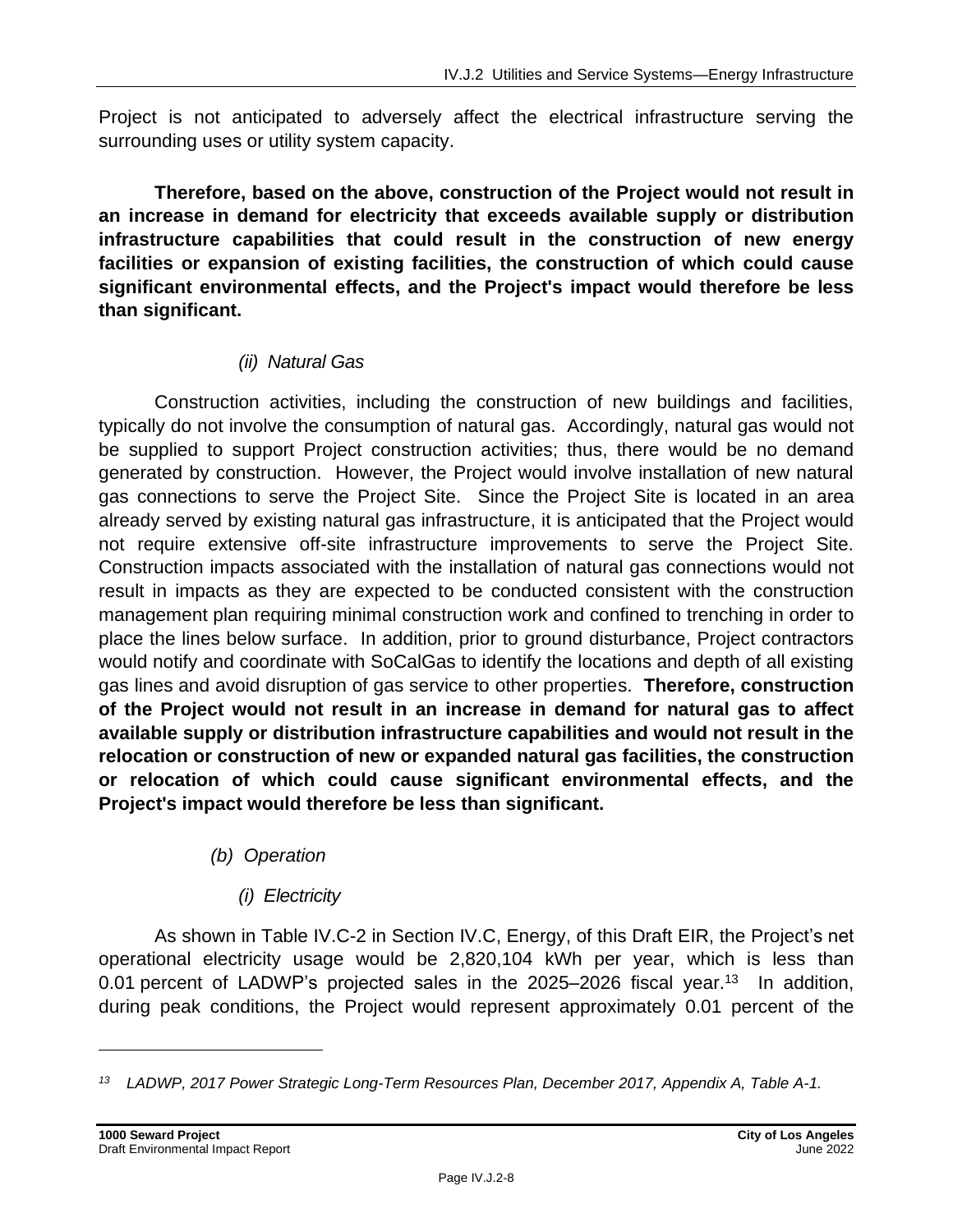LADWP estimated peak load. As discussed in the Utility Report, LADWP has confirmed that the Project's electricity demand can be served by the facilities in the Project area.<sup>14</sup> Furthermore, the Project would implement any necessary new lines, connections and upgrades required by LADWP to ensure that LADWP would be able to adequately serve the Project. As such, operation of the Project is not anticipated to adversely affect the electrical infrastructure serving the surrounding uses or utility system capacity and would not result in the construction of new energy facilities or expansion of existing facilities, the construction of which could cause significant environmental effects. **Therefore, during Project operations, it is anticipated that LADWP's existing and planned electricity capacity and electricity supplies would be sufficient to support the Project's electricity demand, and the Project's impact would therefore be less than significant.**

### *(ii) Natural Gas*

As shown in Table IV.C-2 in Section IV.C, Energy, of this Draft EIR, the Project would consume 3,374,502 cf per year, which represents approximately 0.0004 percent of the 2025, forecasted consumption in the SoCalGas planning area. SoCalGas has confirmed that the Project's natural gas demand can be served by the facilities in the Project area.<sup>15</sup> Furthermore, the Project would implement any necessary connections and upgrades required by SoCalGas to ensure that SoCalGas would be able to adequately serve the Project. Thus, operation of the Project would not result in an increase in demand for natural gas to affect available supply or distribution infrastructure capabilities and would not result in the construction of new energy facilities or expansion of existing facilities, the construction of which could cause significant environmental effects. **Therefore, it is anticipated that SoCalGas' existing and planned natural gas supplies would be sufficient to support the Project's net increase in demand for natural gas, and the Project's impact would therefore be less than significant.**

### *(c) Conclusion*

As demonstrated in the analysis above, construction and operation of the Project would not result in an increase in demand for electricity or natural gas that exceeds available supply or distribution infrastructure capabilities that could result in the construction of new energy facilities or expansion of existing facilities, the construction of which could cause significant environmental effects. **Therefore, Project impacts related to energy infrastructure capacity would be less than significant during construction and operation.**

*<sup>14</sup> LFA Consulting Engineers, 1000 Seward Mixed-Use Project Utility Infrastructure Technical Report: Energy, page 9, January 2022. Refer to Appendix E of this Draft EIR.*

*<sup>15</sup> LFA Consulting Engineers, 1000 Seward Mixed-Use Project Infrastructure Technical Report: Energy, page 10, January 2022. Refer to Appendix E of this Draft EIR.*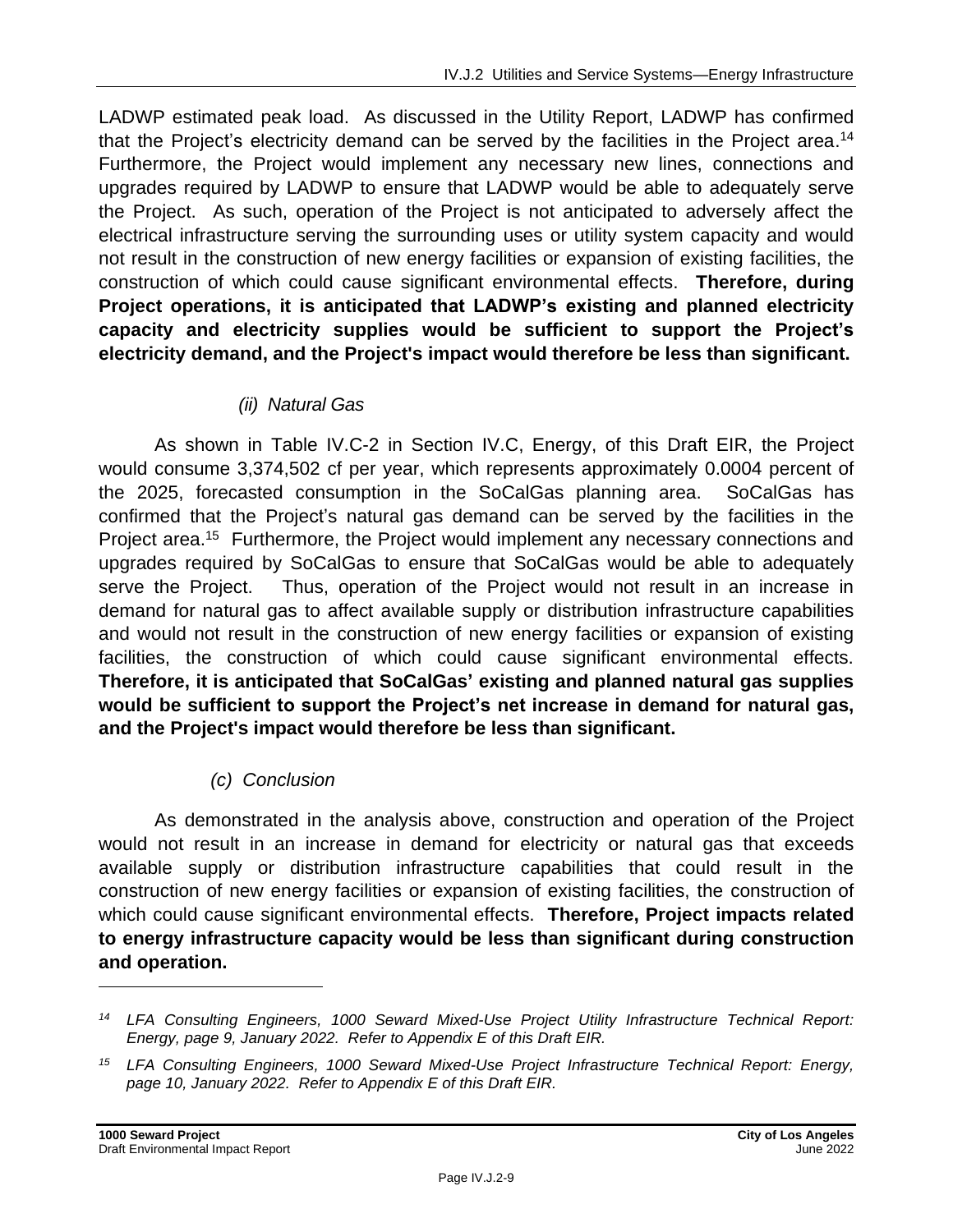### (2) Mitigation Measures

Project-level impacts with regard to energy infrastructure would be less than significant. Therefore, no mitigation measures are required.

### (3) Level of Significance After Mitigation

Project-level impacts related to energy infrastructure were determined to be less than significant without mitigation. Therefore, no mitigation measures are required, and the impact levels remain less than significant.

# **e. Cumulative Impacts**

- (1) Impact Analysis
	- *(a) Electricity*

Buildout of the Project, the 16 specific related projects located in the City of Los Angeles in the LADWP's service area and as listed in Table III-1 in Section III, Environmental Setting, of this Draft EIR, Related Project No 17, the Hollywood Community Plan Update, and additional forecasted growth in LADWP's service area would cumulatively increase the demand for electricity supplies and infrastructure capacity. LADWP forecasts that its total energy sales in the 2025–2026 fiscal year (the Project's buildout year) will be 23,537 GWh of electricity.<sup>16,17</sup> In addition, LADWP has confirmed that the Project's electricity demand can be served by the facilities in the Project area.<sup>18</sup> Data used to develop the LADWP demand forecasts take into account population growth, energy efficiency improvements, and economic growth which includes construction projects.<sup>19</sup>

Electricity infrastructure is typically expanded in response to increasing demand, and system expansion and improvements by LADWP are ongoing. LADWP would continue to expand delivery capacity as needed to meet demand increases within its service area at the lowest cost and risk, consistent with LADWP's environmental priorities and reliability standards. The 2017 Power Strategic Long-Term Resources Plan takes into account future energy demand, advances in renewable energy resources and technology, energy efficiency, conservation, and forecast changes in regulatory requirements. Development

*<sup>16</sup> LADWP defines its future electricity supplies in terms of sales that will be realized at the meter.*

*<sup>17</sup> LADWP, 2017 Power Strategic Long-Term Resources Plan, December 2017, Appendix A, Table A-1.*

*<sup>18</sup> LFA Consulting Engineers, 1000 Seward Mixed-Use Project Infrastructure Technical Report: and Energy, January 2022. See Appendix E of this Draft EIR.*

*<sup>19</sup> LADWP, 2017 Retail Electric Sales and Demand Forecast, p. 6.*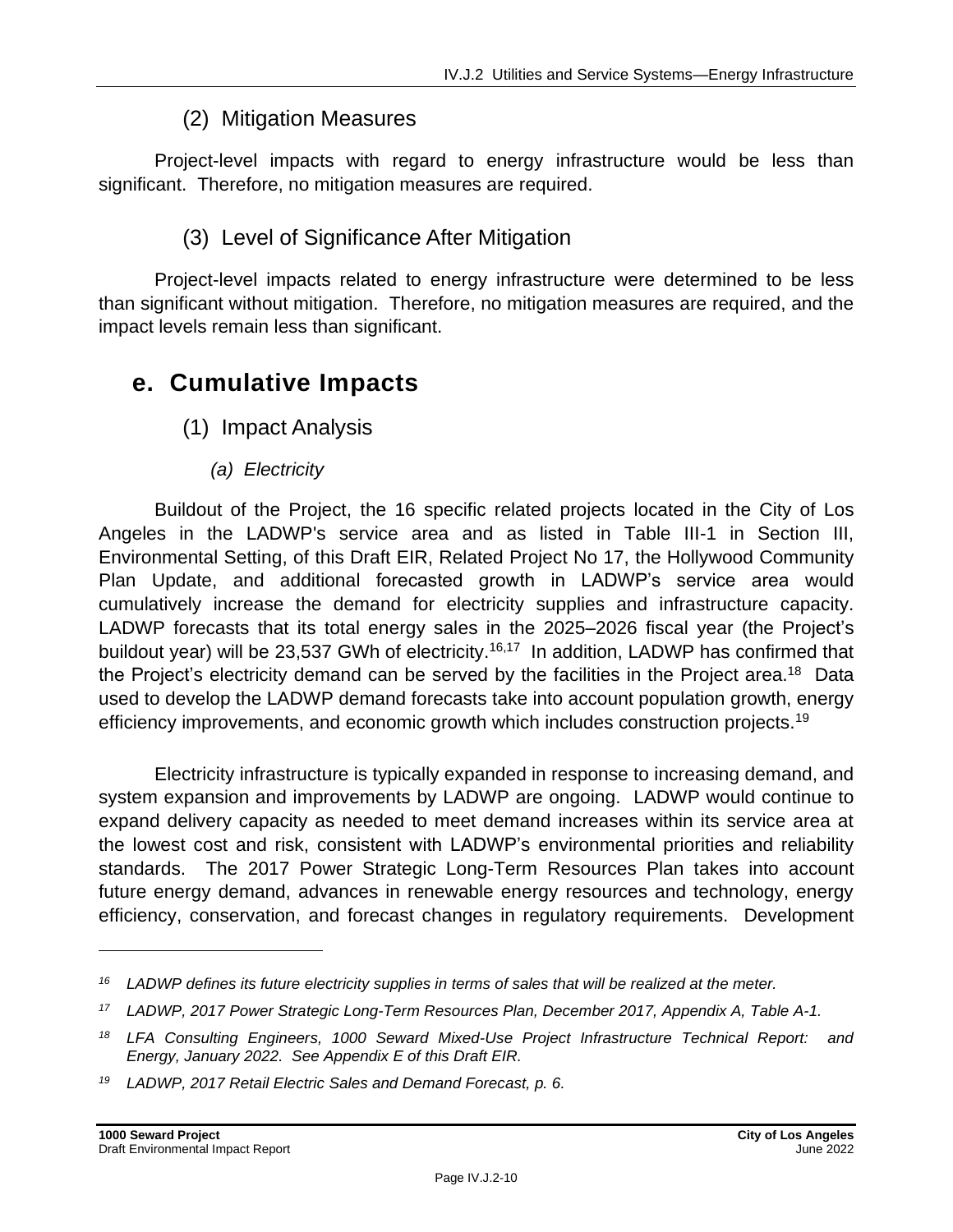projects within the LADWP service area would also be anticipated to incorporate site-specific infrastructure improvements, as necessary. Although detailed information regarding electrical infrastructure for development projects in LADWP's service area is not known, it is reasonably expected that LADWP would provide for necessary improvements specific to each development project. Each of the development projects would be reviewed by LADWP to identify necessary power facilities and service connections to meet the needs of their respective projects. Project applicants would be required to provide for the needs of their individual projects, thereby contributing to the electrical infrastructure in the service area. As discussed above, will-serve letters are provided for individual projects in which LADWP determines whether sufficient infrastructure is in place to provide electricity to a proposed project. As part of the will-serve letter process, LADWP takes into account all uses (including future development projects) in the service area to ensure that sufficient local and regional infrastructure is adequate. As the will-serve letter for the Project identified adequate infrastructure, construction and operation of the Project would not adversely affect the LADWP electrical grid.<sup>20</sup> **For these reasons: (1) the Project's contribution to cumulative impacts related to electricity infrastructure would not be cumulatively considerable and, therefore, would be less than significant; and (2) the cumulative impact of the Project's incremental effect and the effect of related projects related to electricity infrastructure would be less than significant.**

### *(b) Natural Gas*

Buildout of the Project, the 16 related projects as listed in Table III-1 in Section III, Environmental Setting, of this Draft EIR, and additional forecasted growth in SoCalGas' service area would cumulatively increase the demand for natural gas supplies and infrastructure capacity. As stated above, the Project's estimated net increase in demand for natural gas is 3,210,490 cf per year, which translates to approximately 8,796 cf per day. SoCalGas has confirmed that the Project's natural gas demand can be served by the facilities in the Project area, and in general, each development project would be expected to comprise a similarly limited percentage of overall natural gas consumption.<sup>21</sup> Moreover, SoCalGas' forecasts take into account projected population growth and development based on local and regional plans. Therefore, natural gas usage resulting from future operations at many of the development projects is likely accounted for in the SoCalGas projections.

*<sup>20</sup> LFA Consulting Engineers, 1000 Seward Mixed-Use Project Infrastructure Technical Report: and Energy, January 2022. See Appendix E of this Draft EIR.*

*<sup>21</sup> LFA Consulting Engineers, 1000 Seward Mixed-Use Project Infrastructure Technical Report: and Energy, January 2022. See Appendix E of this Draft EIR.*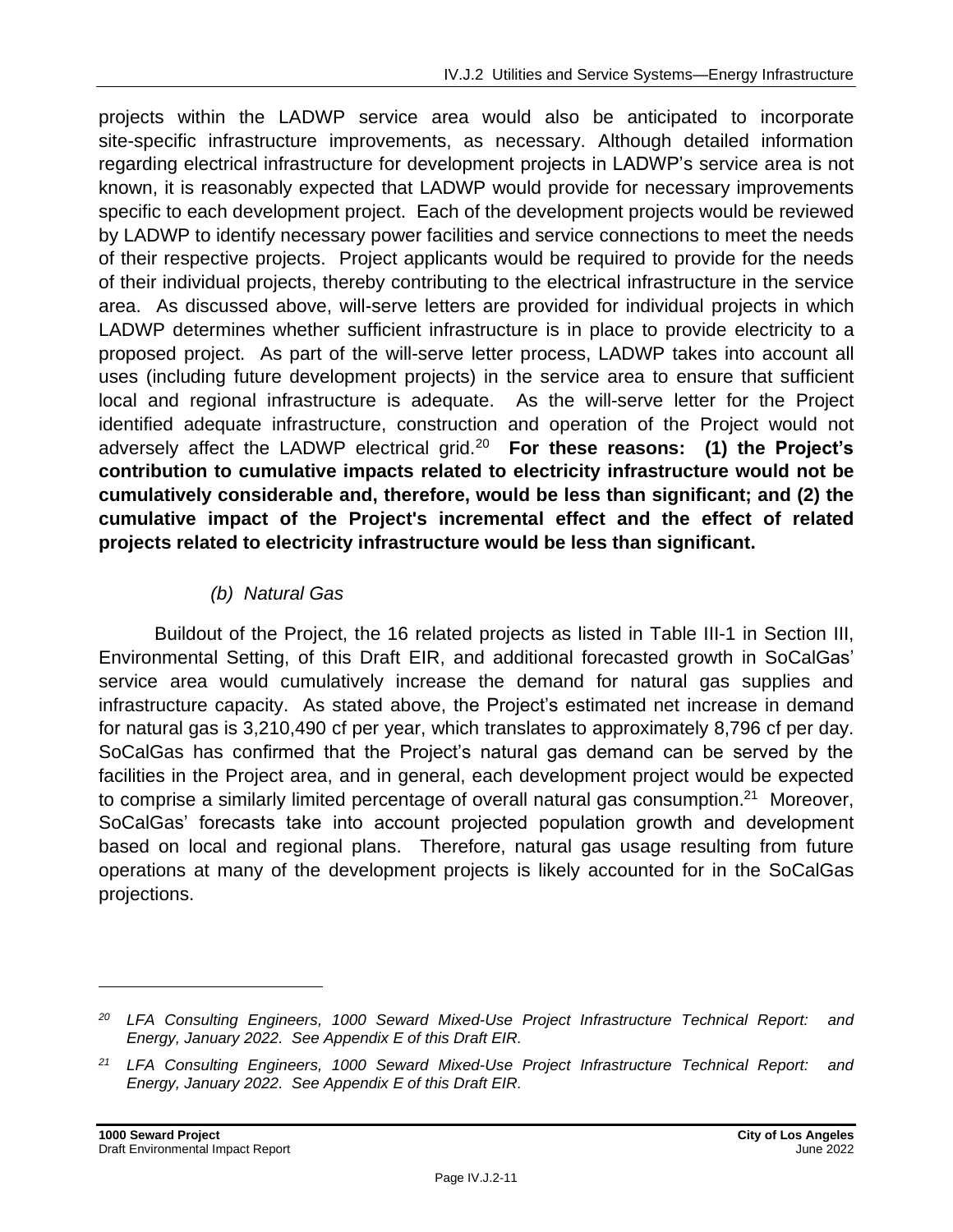Natural gas infrastructure is typically expanded in response to increasing demand and system expansion and improvements by SoCalGas occur as needed. It is expected that SoCalGas would continue to expand delivery capacity if necessary to meet demand increases within its service area. Although detailed information regarding natural gas infrastructure for each of the development projects is not known, it is expected that SoCalGas would provide for necessary improvements specific to each development project. Development projects within its service area would also be anticipated to incorporate site-specific infrastructure improvements, as appropriate. Project applicants would be required to provide for the needs of their individual projects, thereby contributing to the natural gas infrastructure in the service area.

As discussed above, will-serve letters are provided for individual projects, in which SoCalGas determines whether sufficient infrastructure is in place to provide natural gas service to a proposed project. As part of the will-serve letter process, SoCalGas takes into account all uses (including future development projects) in the service area to ensure that sufficient local and regional infrastructure is adequate. As the will-serve letter for the Project identified adequate infrastructure, construction and operation of the Project would not significantly affect the SoCalGas regional infrastructure.

**For these reasons: (1) the Project's contribution to cumulative impacts with respect to natural gas infrastructure would not be cumulatively considerable and, therefore, would be less than significant; and (2) the cumulative impact of the Project's incremental effect and the effect of related projects related to natural gas infrastructure would be less than significant.**

### *(c) Conclusion*

**Based on the analysis provided above, (1) the Project's contribution to cumulative impacts related to energy consumption (i.e., electricity, natural gas) would not result in a cumulatively considerable effect related to distribution infrastructure capabilities that could result in the construction of new energy facilities or expansion of existing facilities and, therefore, would be less than significant; and (2) the cumulative impact of the Project's incremental effect and the effect of related projects related to electricity and natural gas infrastructure would be less than significant.**

### (2) Mitigation Measures

Cumulative impacts with regard to energy infrastructure would be less than significant. Therefore, no mitigation measures are required.